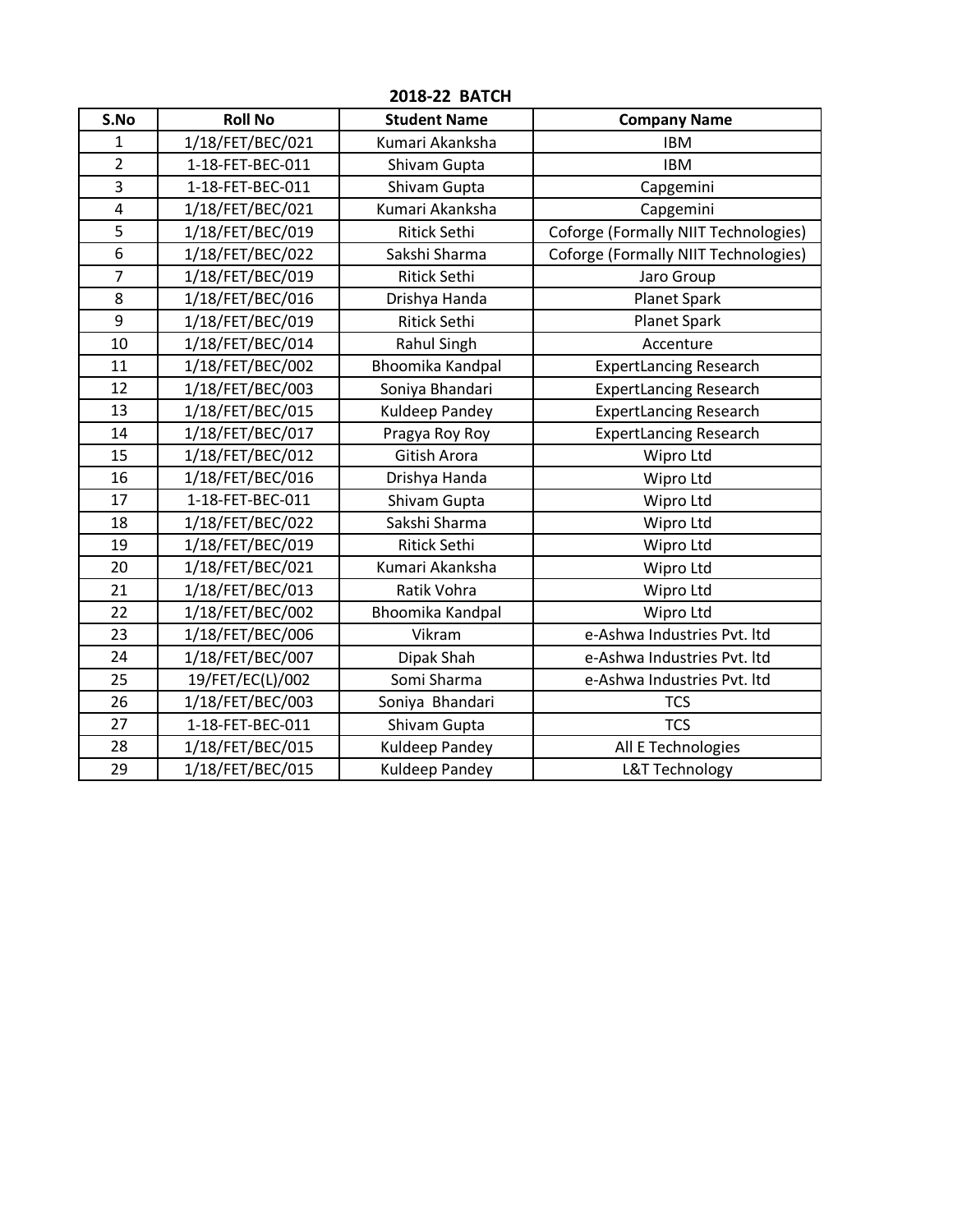**2017-21 BAT** 

| S. No          | Roll No.           | <b>Name of the Student</b>     |
|----------------|--------------------|--------------------------------|
| 1              | 1/17/FET/BEC/003   | <b>MOHIT KUMAR</b>             |
| $\overline{2}$ | 1/17/FET/BEC/009   | <b>NUPUR RAVI</b>              |
| 3              | 1/17/FET/BEC/015   | Arshdeep                       |
| 4              | 1/17/FET/BIOT/003  | <b>ASHUTOSH GARG</b>           |
| 5              | 1/17/FET/BIOT/006  | SRIYAPU REDDY SIVA KUMAR REDDY |
| 6              | 1/17/FET/BIOT/008  | <b>GAURI BHADULA</b>           |
| $\overline{7}$ | 1/17/FET/BIOT/010  | <b>SACHIN KUMAR</b>            |
| 8              | 1/17/FET/BIOT/012  | <b>MAYANK CHAUHAN</b>          |
| 9              | 1/17/FET/BIOT/014  | DIPTANSHU MANN                 |
| 10             | 1/17/FET/BIOT/016  | <b>SHREYA SUMAN</b>            |
| 11             | 1/17/FET/BIOT/017  | <b>SHUBHI SAXENA</b>           |
| 12             | 1/17/FET/BIOT/018  | <b>JITESH CHAWLA</b>           |
| 13             | 1/17/FET/BIOT/020  | Suraj Negi                     |
| 14             | 1/17/FET/BIOT/024  | <b>MD KASHIF ALI</b>           |
| 15             | 1/17/FET/BIOT/025  | <b>ROBIN SINGH SOM</b>         |
| 16             | 1/17/FET/BIOT/029  | <b>SRISHTI SINGH</b>           |
| 17             | 18/FET/BIOT(L)/001 | Ayush Arneja                   |
| 18             | 18/FET/BIOT(L)/003 | <b>OMPRIYA BARMAN</b>          |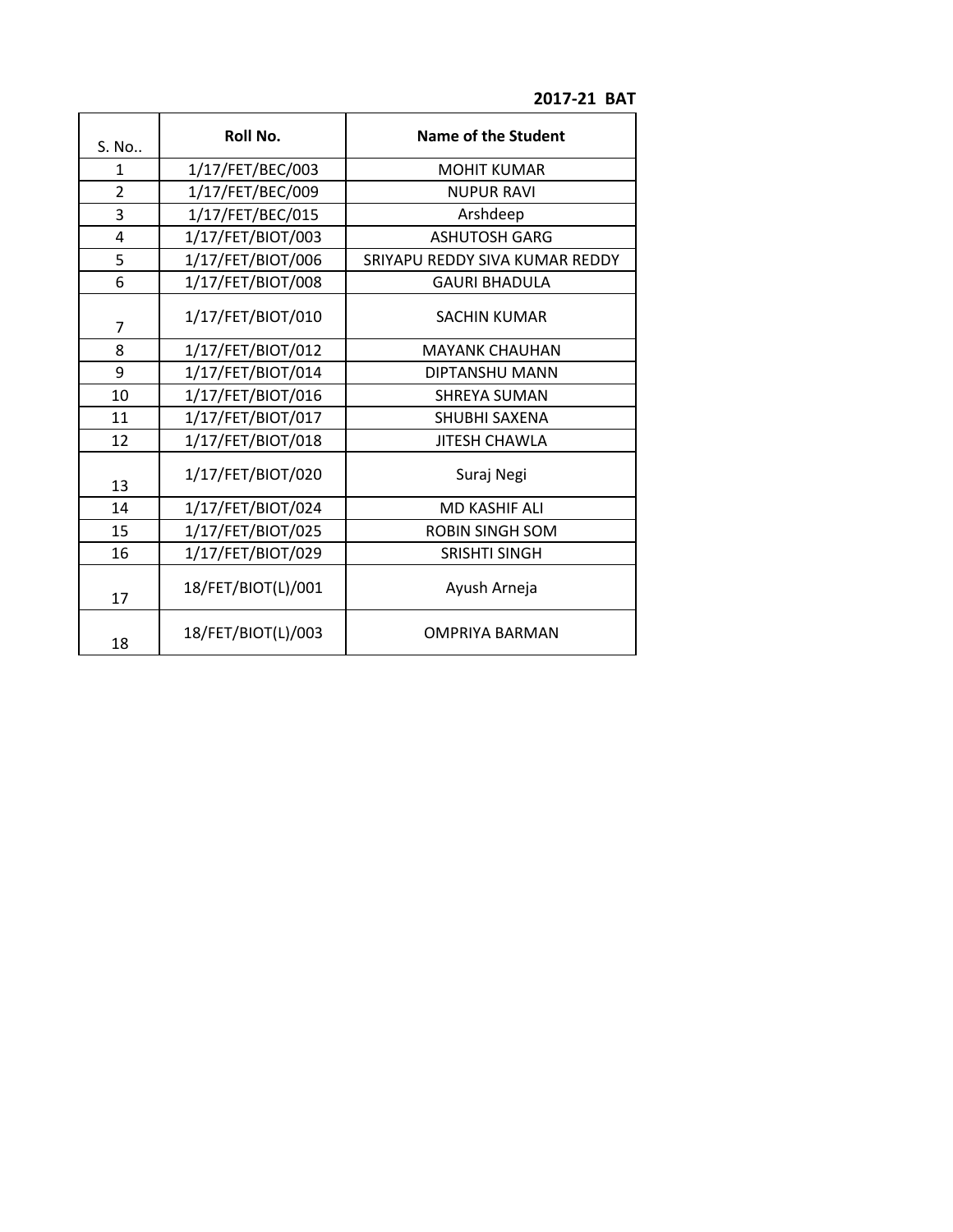| <b>Designation</b>               |  |
|----------------------------------|--|
| Trainee Developer                |  |
| Ninja profile                    |  |
| <b>Graduate Engineer Trainee</b> |  |
| <b>SMT Engineer</b>              |  |
| Associate                        |  |
| Trainee Developer                |  |
| Graduate Engineer                |  |
| Trainee - R & D                  |  |
| Ninja profile                    |  |
| Ninja profile                    |  |
| Analyst profile                  |  |
| Analyst profile                  |  |
| Trainee Developer                |  |
| Graduate Engineer                |  |
| Trainee - R & D                  |  |
| Analyst profile                  |  |
| Trainee Developer                |  |
| Analyst profile                  |  |
| Senior Advisor                   |  |
|                                  |  |
| Trainee - R & D                  |  |
|                                  |  |